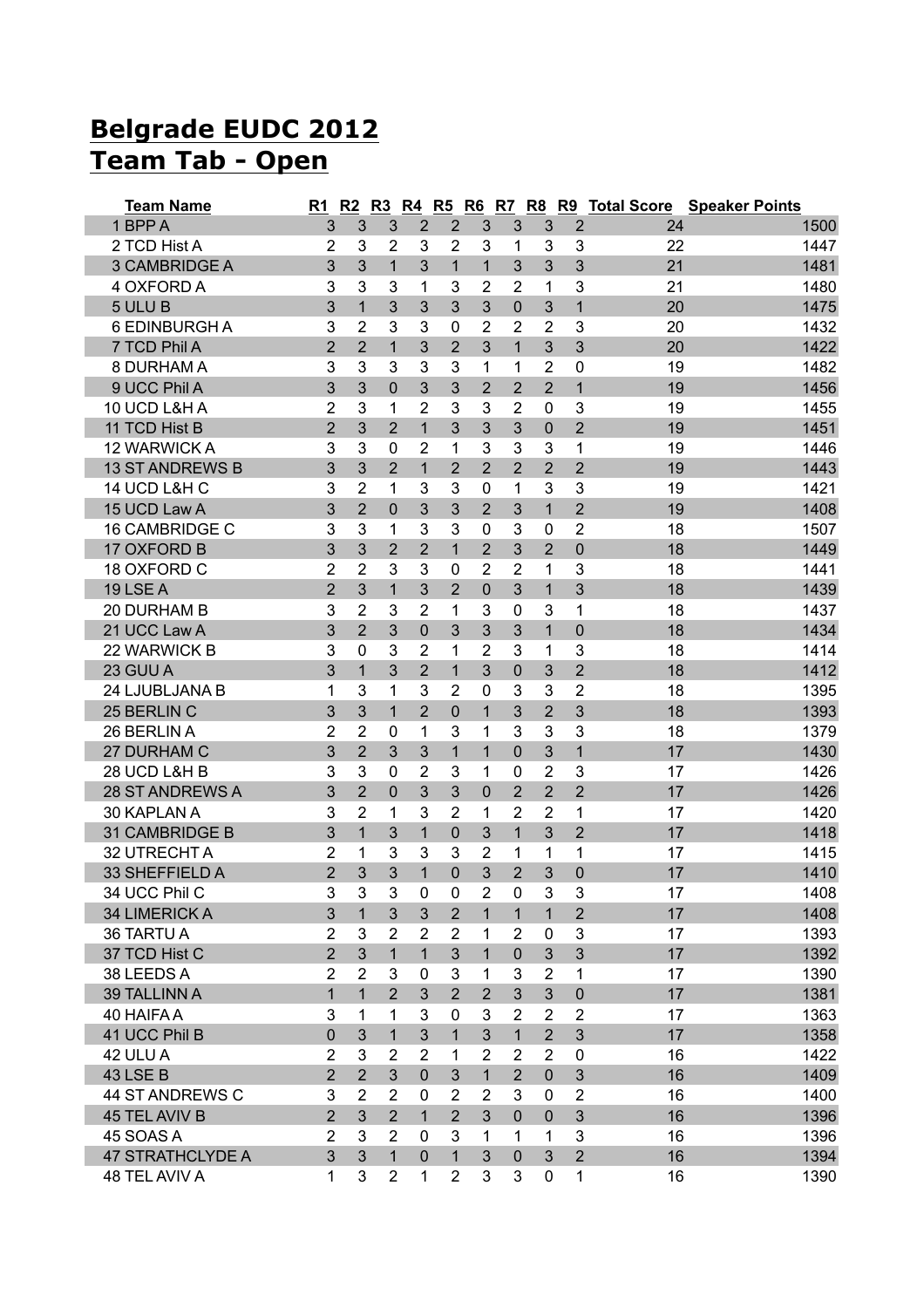| <b>49 NOTTINGHAM A</b>     | $\overline{2}$      | 3              | $\mathbf 0$    | 3              | 3              | 0              | 1              | 3              | $\mathbf{1}$   | 16 | 1389 |
|----------------------------|---------------------|----------------|----------------|----------------|----------------|----------------|----------------|----------------|----------------|----|------|
| <b>50 BBU B</b>            | 1                   | $\overline{2}$ | 0              | 3              | 3              | 3              | 3              | $\mathbf 0$    | 1              | 16 | 1388 |
| 51 GALATASARAY A           | $\mathbf 1$         | $\overline{2}$ | $\overline{2}$ | $\overline{2}$ | $\overline{2}$ | 3              | $\mathbf{1}$   | 3              | 0              | 16 | 1387 |
| 51 LEIDEN A                | 2                   | $\overline{2}$ | $\overline{2}$ | 1              | 1              | 3              | 1              | 2              | $\overline{2}$ | 16 | 1387 |
| 53 IMPERIAL A              | 3                   | $\overline{1}$ | $\overline{2}$ | $\mathbf{1}$   | 3              | $\overline{1}$ | $\mathbf{1}$   | $\overline{2}$ | $\overline{2}$ | 16 | 1383 |
| 54 LANCASTER A             | 3                   | $\overline{2}$ | 1              | 3              | $\mathbf{0}$   | $\overline{2}$ | 3              | 1              | 1              | 16 | 1381 |
| <b>55 LSE C</b>            | $\mathbf{1}$        | $\overline{2}$ | $\overline{2}$ | 1              | $\overline{2}$ | 1              | 3              | $\mathbf{1}$   | 3              | 16 | 1369 |
| 56 RRIS B                  | $\overline{2}$      | $\mathbf 0$    | $\overline{2}$ | 3              | 1              | 0              | 3              | 3              | $\overline{2}$ | 16 | 1366 |
| 57 ERASMUS A               | 3                   | $\mathbf 0$    | $\overline{2}$ | 3              | 1              | 1              | $\overline{2}$ | $\mathbf{1}$   | 3              | 16 | 1361 |
| 58 NOTTINGHAM C            | 2                   | 0              | 3              | 1              | 3              | 1              | 0              | 3              | 3              | 16 | 1347 |
| <b>59 BGU B</b>            | $\mathbf{1}$        | $\overline{1}$ | 3              | 0              | 3              | $\overline{1}$ | $\mathbf{1}$   | 3              | 3              | 16 | 1344 |
| 60 HAIFA B                 | $\overline{2}$      | 0              | 2              | 1              | 2              | 1              | 3              | 3              | $\overline{2}$ | 16 | 1329 |
| 61 SHEFFIELD B             | 3                   | $\overline{2}$ | 3              | $\overline{2}$ | $\overline{2}$ | 0              | $\mathbf{1}$   | $\mathbf{1}$   | $\overline{1}$ | 15 | 1417 |
| 62 UCC Law B               | $\overline{2}$      | 3              | $\overline{2}$ | $\overline{2}$ | 1              | $\overline{2}$ | $\mathbf{0}$   | 1              | 2              | 15 | 1401 |
| 63 BIRMINGHAM D            | $\mathbf{1}$        | $\overline{2}$ | 3              | 1              | 3              | 3              | $\Omega$       | $\mathbf 0$    | $\overline{2}$ | 15 | 1396 |
| 64 ULU C                   | 3                   | 1              | 3              | 0              | 3              | $\Omega$       | 3              | 1              | 1              | 15 | 1394 |
| 65 SOAS B                  | $\mathbf{1}$        | 3              | $\overline{1}$ | $\mathbf{1}$   | $\overline{2}$ | $\overline{2}$ | $\overline{2}$ | $\mathbf 0$    | 3              | 15 | 1389 |
| 65 TCD Phil B              | $\overline{2}$      | 2              | 1              | 2              | 2              | $\overline{2}$ | 2              | 2              | 0              | 15 | 1389 |
| 67 GUU B                   | 3                   | $\overline{0}$ | $\overline{2}$ | $\mathbf{1}$   | 3              | $\overline{0}$ | 3              | $\mathbf 0$    | 3              | 15 | 1375 |
| 68 KOC A                   | 3                   | 1              | 3              | 0              | 1              | $\overline{2}$ | 2              | 3              | 0              | 15 | 1374 |
| 68 BBU A                   | $\mathbf{1}$        | 3              | $\mathbf 0$    | 3              | 3              | $\overline{2}$ | $\mathbf{1}$   | $\mathbf{1}$   | $\mathbf{1}$   | 15 | 1374 |
| 70 GALWAY B                | 3                   | 1              | 2              | $\mathbf 0$    | 1              | 2              | 3              | 3              | 0              | 15 | 1368 |
| 71 UCD Law B               | 3                   | $\mathbf 0$    | 3              | $\overline{2}$ | $\overline{0}$ | $\overline{2}$ | $\mathbf{1}$   | $\overline{2}$ | $\overline{2}$ | 15 | 1365 |
| 72 BGU A                   | 1                   | 2              | 1              | 3              | 1              | $\overline{2}$ | 2              | $\overline{2}$ | 1              | 15 | 1362 |
| 73 GALWAY C                | $\mathbf 0$         | $\mathbf{1}$   | 3              | $\overline{2}$ | $\overline{2}$ | $\overline{2}$ | 3              | $\overline{0}$ | $\overline{2}$ | 15 | 1360 |
|                            |                     |                |                |                |                |                |                |                |                |    |      |
| 74 HUJI B                  | 1<br>$\overline{2}$ | 3              | $\overline{2}$ | 0              | 3              | 1              | 3              | $\overline{2}$ | 0              | 15 | 1359 |
| 75 ABERYSTWYTH A           |                     | $\overline{2}$ | $\mathbf 0$    | 3              | $\mathbf{0}$   | 3              | $\mathbf{1}$   | $\mathbf{1}$   | 3              | 15 | 1352 |
| 76 GRONINGEN B             | 1                   | 1              | $\overline{2}$ | 3              | 1              | 2              | 2              | 1              | 2              | 15 | 1349 |
| 77 LANCASTER B             | $\overline{2}$      | 0              | $\overline{2}$ | $\overline{2}$ | 1              | 3              | $\overline{2}$ | 3              | 0              | 15 | 1340 |
| <b>78 BBU C</b>            | $\overline{2}$      | 0              | $\overline{2}$ | 1              | $\Omega$       | $\overline{2}$ | 3              | 3              | $\overline{2}$ | 15 | 1339 |
| 79 LMU MUNICH A            | $\overline{1}$      | 3              | $\overline{2}$ | $\overline{0}$ | 3              | $\overline{0}$ | 3              | $\overline{2}$ | $\overline{1}$ | 15 | 1337 |
| 80 NOTTINGHAM B            | $\overline{2}$      | 2              | 1              | $\overline{2}$ | 1              | $\overline{2}$ | 1              | 1              | 3              | 15 | 1334 |
| 81 HULL A                  | $\mathbf 0$         | 3              | 0              | 3              | $\mathbf{1}$   | 1              | 2              | 3              | $\overline{2}$ | 15 | 1332 |
| 82 ERASMUS C               | $\overline{2}$      | 2              | 0              | 2              | $\mathbf 0$    | 3              | 2              | 1              | 3              | 15 | 1332 |
| 83 YEF A                   | $\overline{1}$      | $\mathbf{1}$   | $\overline{2}$ | $\pmb{0}$      | 3              | $\overline{2}$ | $\pmb{0}$      | 3              | 3              | 15 | 1328 |
| 84 BERLIN B                | 3                   | 0              | $\overline{2}$ | 0              | 3              | 1              | $\overline{2}$ | 3              | $\mathbf 0$    | 14 | 1367 |
| 85 RRIS A                  | $\overline{0}$      | 3              | $\mathbf 0$    | 3              | 3              | 3              | $\mathbf{0}$   | $\mathbf{1}$   | $\mathbf{1}$   | 14 | 1362 |
| 86 YORK A                  | $\overline{2}$      | $\mathbf{0}$   | 3              | 1              | 2              | 0              | 2              | $\overline{2}$ | $\overline{2}$ | 14 | 1356 |
| 87 TILBURY HOUSE B         | $\pmb{0}$           | 3              | $\overline{2}$ | $\mathbf{1}$   | 3              | $\mathbf 0$    | $\overline{2}$ | $\mathbf{1}$   | $\overline{2}$ | 14 | 1354 |
| <b>88 SSE A</b>            | 1                   | 3              | 0              | 1              | 3              | $\mathbf 0$    | $\overline{2}$ | 1              | 3              | 14 | 1353 |
| <b>89 NEWCASTLE A</b>      | $\mathbf{1}$        | $\overline{0}$ | 3              | 3              | $\overline{0}$ | 3              | $\mathbf{1}$   | $\overline{2}$ | $\mathbf{1}$   | 14 | 1352 |
| <b>89 ASDV BONAPARTE B</b> | 1                   | 1              | 3              | $\overline{2}$ | $\mathbf{0}$   | $\overline{2}$ | 0              | $\overline{2}$ | 3              | 14 | 1352 |
| 91 IMPERIAL B              | $\mathbf{1}$        | 3              | $\overline{2}$ | 3              | $\mathbf{0}$   | 3              | $\overline{0}$ | $\overline{2}$ | $\overline{0}$ | 14 | 1350 |
| 92 GUU C                   | 3                   | 1              | 2              | 1              | $\overline{2}$ | $\overline{2}$ | $\overline{2}$ | $\mathbf 0$    | 1              | 14 | 1348 |
| 93 BGU C                   | 3                   | $\mathbf 0$    | $\overline{2}$ | $\overline{2}$ | $\overline{2}$ | 3              | $\mathbf{1}$   | $\mathbf{1}$   | $\mathbf 0$    | 14 | 1346 |
| 94 UTRECHT C               | 3                   | 1              | 0              | $\overline{2}$ | 3              | 0              | 2              | 1              | $\overline{2}$ | 14 | 1341 |
| 95 STUTTGART A             | $\mathbf{1}$        | $\mathbf{1}$   | 3              | $\overline{2}$ | $\mathbf 0$    | 3              | 3              | $\mathbf 0$    | $\mathbf{1}$   | 14 | 1338 |
| 96 MAASTRICHT A            | 1                   | 3              | 1              | 3              | 1              | $\overline{2}$ | 0              | $\mathbf 0$    | 3              | 14 | 1337 |
| 97 ZAGREB B                | $\overline{0}$      | $\overline{3}$ | 3              | $\mathbf 0$    | $\mathbf{1}$   | $\mathbf{1}$   | 3              | 3              | $\mathbf 0$    | 14 | 1334 |
| 98 YORK C                  | 1                   | $\mathbf 0$    | 2              | $\overline{2}$ | 2              | 1              | $\mathbf{0}$   | 3              | 3              | 14 | 1333 |
| 99 DIMITRIE CANTEMIR A     | $\mathbf{1}$        | 3              | $\mathbf 0$    | $\overline{2}$ | $\mathbf{1}$   | 3              | $\mathbf{1}$   | $\mathbf{1}$   | $\overline{2}$ | 14 | 1332 |
| 100 ZAGREB A               | 1                   | 1              | 3              | $\overline{2}$ | 0              | 1              | 3              | $\overline{2}$ | 1              | 14 | 1329 |
| 101 ASDV BONAPARTE A       | 3                   | 0              | $\mathbf{1}$   | $\mathbf 1$    | 3              | 3              | $\mathbf 0$    | $\overline{2}$ | $\mathbf{1}$   | 14 | 1328 |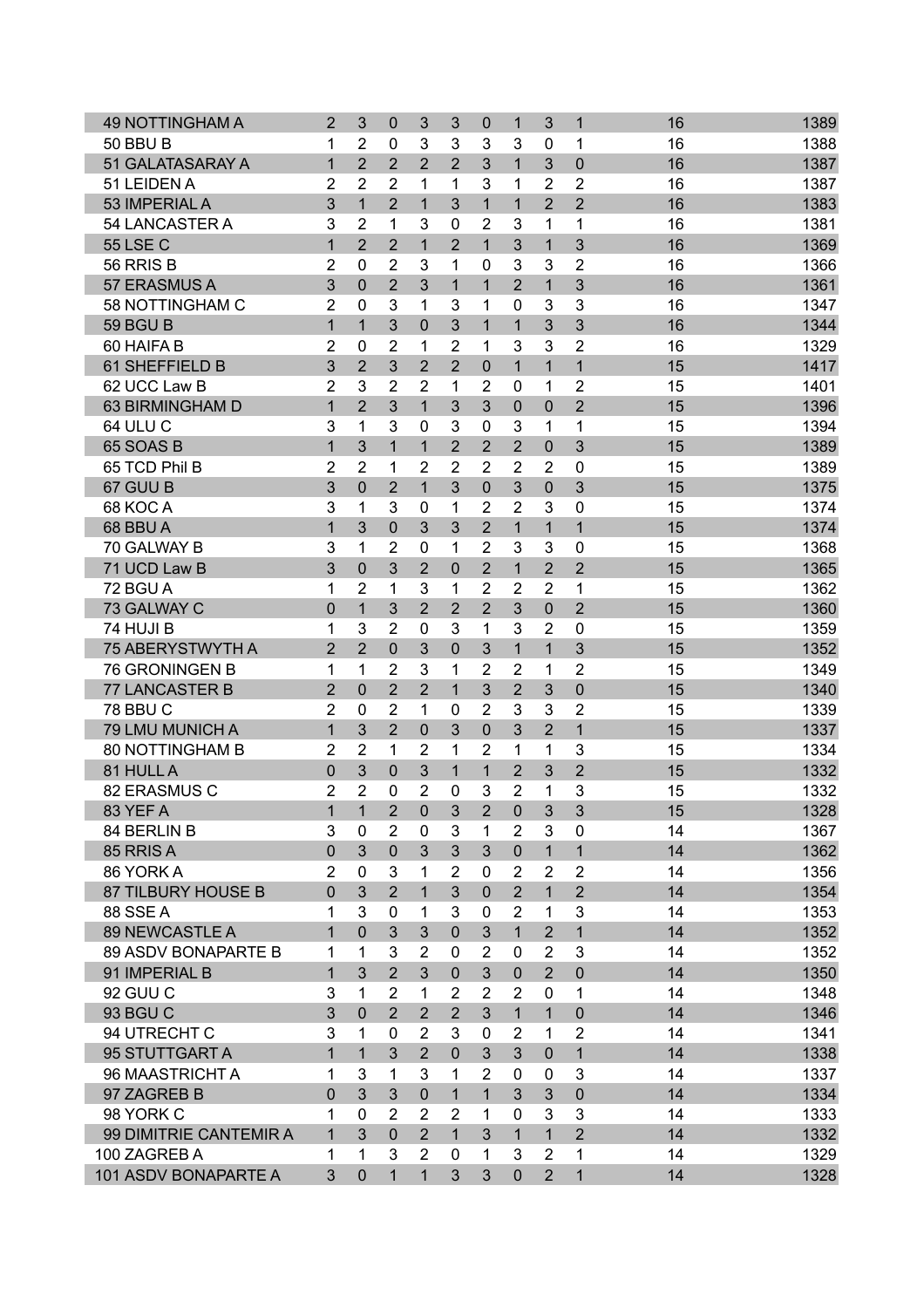| <b>102 CEU A</b>           | $\mathbf 0$    | $\overline{2}$ | 3              | 0              | 0              | $\overline{2}$ | 3              | $\overline{2}$ | $\overline{2}$ | 14 | 1317 |
|----------------------------|----------------|----------------|----------------|----------------|----------------|----------------|----------------|----------------|----------------|----|------|
| 103 VIENNA A               | $\mathbf{1}$   | $\overline{0}$ | $\mathbf 0$    | $\overline{2}$ | 3              | 3              | $\mathbf{1}$   | $\overline{2}$ | $\overline{2}$ | 14 | 1311 |
| <b>104 SSE B</b>           | 3              | 2              | 0              | 1              | $\overline{2}$ | 3              | $\overline{2}$ | $\mathbf{0}$   | 0              | 13 | 1369 |
| <b>105 MANCHESTER B</b>    | 3              | 0              | 3              | $\mathbf 0$    | $\mathbf{1}$   | 3              | $\mathbf{1}$   | $\overline{2}$ | 0              | 13 | 1354 |
| 106 LJUBLJANA A            | $\overline{2}$ | 0              | 1              | $\overline{2}$ | $\overline{2}$ | 3              | 0              | 2              | 1              | 13 | 1345 |
| 107 EDINBURGH B            | $\overline{2}$ | 3              | 3              | 1              | $\mathbf 0$    | 1              | $\Omega$       | $\mathbf 0$    | 3              | 13 | 1343 |
| 108 MANCHESTER A           | 1              | $\overline{2}$ | 1              | 0              | 0              | 3              | 3              | $\overline{2}$ | 1              | 13 | 1340 |
| 109 LANCASTER C            | 3              | $\overline{0}$ | $\mathbf 0$    | 3              | 3              | $\mathbf{1}$   | $\mathbf{1}$   | 0              | $\overline{2}$ | 13 | 1337 |
| 110 HAIFA C                | 3              | $\overline{2}$ | 0              | 1              | 0              | 3              | 2              | $\overline{2}$ | 0              | 13 | 1335 |
| <b>111 ERASMUS B</b>       | $\mathbf 0$    | 3              | 3              | $\overline{2}$ | $\overline{2}$ | $\overline{0}$ | $\mathbf 0$    | 1              | $\overline{2}$ | 13 | 1332 |
| 112 ABERDEEN B             | 0              | 3              | $\overline{0}$ | 0              | 3              | 3              | 1              | $\overline{2}$ | 1              | 13 | 1330 |
| 112 YORK B                 | $\mathbf{1}$   | 3              | $\mathbf 0$    | $\mathbf{1}$   | $\overline{2}$ | $\overline{0}$ | $\overline{2}$ | 1              | 3              | 13 | 1330 |
| 114 BUCHAREST A            |                | $\overline{2}$ | 3              |                | 3              |                | 1              | 3              | 0              | 13 |      |
|                            | 0              |                |                | 0              | $\overline{2}$ | 1              |                |                |                |    | 1328 |
| 115 GALWAY A               | 3              | $\mathbf{0}$   | $\mathbf{1}$   | $\overline{2}$ |                | $\overline{2}$ | $\mathbf{0}$   | $\overline{0}$ | 3              | 13 | 1325 |
| <b>115 TECHNION B</b>      | $\overline{2}$ | $\mathbf{0}$   | 3              | 0              | 1              | $\overline{2}$ | 2              | 1              | 2              | 13 | 1325 |
| 117 WARWICK C              | 3              | $\overline{1}$ | 0              | 3              | $\overline{2}$ | $\mathbf 0$    | $\overline{2}$ | $\mathbf{1}$   | $\overline{1}$ | 13 | 1324 |
| 118 DUNDEE A               | $\overline{2}$ | 1              | $\overline{2}$ | 0              | 1              | $\overline{2}$ | 2              | 3              | 0              | 13 | 1317 |
| 119 BOGAZICI A             | $\mathbf{1}$   | $\overline{2}$ | $\mathbf{1}$   | $\overline{2}$ | $\mathbf 0$    | $\mathbf 0$    | $\mathbf{1}$   | 3              | 3              | 13 | 1314 |
| <b>120 GUTENBERG C</b>     | 0              | 3              | $\overline{2}$ | $\overline{2}$ | $\overline{2}$ | $\mathbf 0$    | $\overline{2}$ | $\overline{2}$ | 0              | 13 | 1312 |
| 121 HULL B                 | $\overline{2}$ | $\overline{1}$ | 3              | $\mathbf{0}$   | $\mathbf 0$    | 3              | 3              | $\mathbf 0$    | 1              | 13 | 1311 |
| 121 BIRMINGHAM C           | $\overline{2}$ | 1              | $\overline{2}$ | 1              | 0              | 1              | 2              | 1              | 3              | 13 | 1311 |
| 123 ASDV BONAPARTE C       | $\overline{2}$ | $\overline{1}$ | $\overline{0}$ | $\overline{2}$ | $\mathbf{1}$   | $\overline{2}$ | 0              | 3              | $\overline{2}$ | 13 | 1310 |
| 124 TEL AVIV C             | 1              | $\overline{2}$ | $\mathbf 0$    | 1              | 3              | $\overline{2}$ | 1              | $\mathbf 0$    | 3              | 13 | 1306 |
| <b>125 RRIS C</b>          | $\mathbf{1}$   | 0              | 0              | 3              | $\mathbf{1}$   | $\mathbf{1}$   | 3              | 3              | $\overline{1}$ | 13 | 1303 |
| 126 GRONINGEN C            | 0              | $\overline{2}$ | 1              | 0              | $\overline{2}$ | 1              | 3              | 1              | 3              | 13 | 1299 |
| 126 ASSAS A                | $\overline{0}$ | $\mathbf 1$    | $\mathbf{1}$   | $\mathbf 0$    | $\overline{2}$ | 3              | $\overline{2}$ | 3              | $\overline{1}$ | 13 | 1289 |
| 128 HUJI C                 | 0              | 3              | $\overline{2}$ | $\mathbf 0$    | 3              | 1              | 1              | 3              | $\mathbf 0$    | 13 | 1283 |
| 129 ASSAS B                | $\overline{0}$ | $\overline{2}$ | $\mathbf{1}$   | $\overline{2}$ | $\overline{0}$ | 3              | 3              | 0              | $\overline{2}$ | 13 | 1261 |
| 130 TCD Phil C             | 2              | 3              | 1              | 1              | 2              | $\mathbf{0}$   | 2              | 1              | 0              | 12 | 1349 |
| 131 LEEDS B                | 3              | $\mathbf{1}$   | 1              | $\overline{2}$ | $\mathbf{1}$   | $\mathbf{1}$   | $\mathbf 0$    | $\overline{1}$ | $\overline{2}$ | 12 | 1348 |
| 132 BRISTOL A              | 1              | $\overline{2}$ | 3              | 1              | 1              | $\mathbf{0}$   | 3              | $\mathbf 0$    | 1              | 12 | 1343 |
| 133 HELSINKI A             | $\overline{2}$ | $\overline{2}$ | $\overline{2}$ | $\mathbf{1}$   | $\mathbf 0$    | 1              | $\mathbf 1$    | $\mathbf{1}$   | $\overline{2}$ | 12 | 1342 |
| 134 UTRECHT B              | $\overline{2}$ | 1              | 1              | 3              | 1              | $\mathbf 0$    | 3              | 0              | 1              | 12 | 1334 |
| 135 PORTO A                | $\overline{2}$ | $\overline{1}$ | 3              | $\overline{2}$ | $\overline{0}$ | 3              | $\overline{0}$ | 0              | $\overline{1}$ | 12 | 1331 |
| 136 MANCHESTER C           | 1              | 3              | $\mathbf 0$    | 1              | 3              | 1              | 1              | $\mathbf 0$    | $\overline{c}$ | 12 | 1331 |
| 137 ABERDEEN A             | $\overline{2}$ | $\mathbf 0$    | $\overline{2}$ | $\mathbf{1}$   | $\mathbf{1}$   | $\pmb{0}$      | 3              | $\mathbf 0$    | 3              | 12 | 1329 |
| <b>138 MUENSTER B</b>      | 0              | $\overline{2}$ | 1              | 3              | 1              | $\overline{2}$ | 3              | $\mathbf 0$    | $\mathbf 0$    | 12 | 1320 |
| 139 GUTENBERG B            | $\mathbf 0$    | $\mathbf 0$    | 3              | $\mathbf{1}$   | $\overline{0}$ | 3              | 3              | $\overline{2}$ | $\mathbf 0$    | 12 | 1313 |
| 139 VIENNA B               | 1              | $\overline{2}$ | 3              | 3              | 1              | 0              | $\overline{2}$ | $\mathbf 0$    | $\mathbf 0$    | 12 | 1313 |
| <b>139 BIRMINGHAM B</b>    | $\mathbf{1}$   | $\overline{0}$ | $\overline{2}$ | $\overline{2}$ | $\mathbf{1}$   | 3              | $\mathbf{1}$   | $\mathbf 0$    | $\overline{2}$ | 12 | 1313 |
| 142 BOGAZICI B             | $\overline{2}$ | 1              | 1              | 0              | 3              | $\overline{2}$ | $\mathbf 0$    | $\mathbf 0$    | 3              | 12 | 1309 |
| 143 BOGAZICI C             | $\mathbf{1}$   | $\overline{2}$ | $\mathbf 0$    | 3              | $\mathbf{1}$   | $\overline{2}$ | $\mathbf{0}$   | $\mathfrak{S}$ | $\overline{0}$ | 12 | 1304 |
| 144 IDC C                  | 0              | 3              |                |                | $\overline{2}$ |                |                | 3              | $\mathbf 0$    | 12 |      |
|                            |                |                | 1              | 1              |                | 1              | 1              |                |                |    | 1301 |
| 145 OU, ISRAEL A           | 0              | $\overline{2}$ | 3              | 3              | $\Omega$       | $\mathbf{0}$   | $\mathbf{1}$   | $\overline{2}$ | $\mathbf{1}$   | 12 | 1299 |
| 146 GALATASARAY C          | 1              | 1              | 1              | $\overline{2}$ | 3              | 1              | 0              | $\mathbf 0$    | 3              | 12 | 1295 |
| <b>147 TILBURY HOUSE A</b> | 3              | $\overline{0}$ | $\mathbf 0$    | $\overline{1}$ | $\overline{2}$ | $\mathbf{1}$   | $\overline{2}$ | 3              | $\mathbf 0$    | 12 | 1293 |
| 148 ABERDEEN C             | 1              | $\overline{2}$ | 2              | $\mathbf{0}$   | $\overline{2}$ | 0              | 1              | 1              | 3              | 12 | 1290 |
| 149 YEF B                  | $\mathbf{1}$   | $\mathbf{1}$   | $\mathbf{1}$   | $\mathbf 0$    | $\mathbf 0$    | 3              | $\mathbf{1}$   | $\overline{2}$ | 3              | 12 | 1288 |
| 150 SSE RIGAA              | $\overline{2}$ | 0              | $\mathbf{0}$   | 1              | $\overline{2}$ | 3              | $\overline{2}$ | 1              | 1              | 12 | 1281 |
| 151 METU A                 | $\mathbf{1}$   | $\mathbf 0$    | 3              | $\mathbf{0}$   | $\overline{2}$ | $\mathbf 0$    | 3              | $\overline{2}$ | $\mathbf{1}$   | 12 | 1268 |
| <b>152 TUEBINGEN A</b>     | 0              | $\mathbf{0}$   | 3              | $\mathbf 0$    | 3              | $\overline{2}$ | 1              | 1              | $\overline{2}$ | 12 | 1255 |
| 153 UCC Law C              | $\mathbf 0$    | 3              | $\overline{3}$ | $\overline{2}$ | $\overline{2}$ | $\overline{0}$ | $\overline{0}$ | $\mathbf{1}$   | $\overline{0}$ | 11 | 1333 |
| 154 BRISTOL B              | $\overline{2}$ | $\overline{2}$ | 0              | 0              | 3              | $\mathbf 0$    | $\overline{2}$ | $\overline{2}$ | $\pmb{0}$      | 11 | 1322 |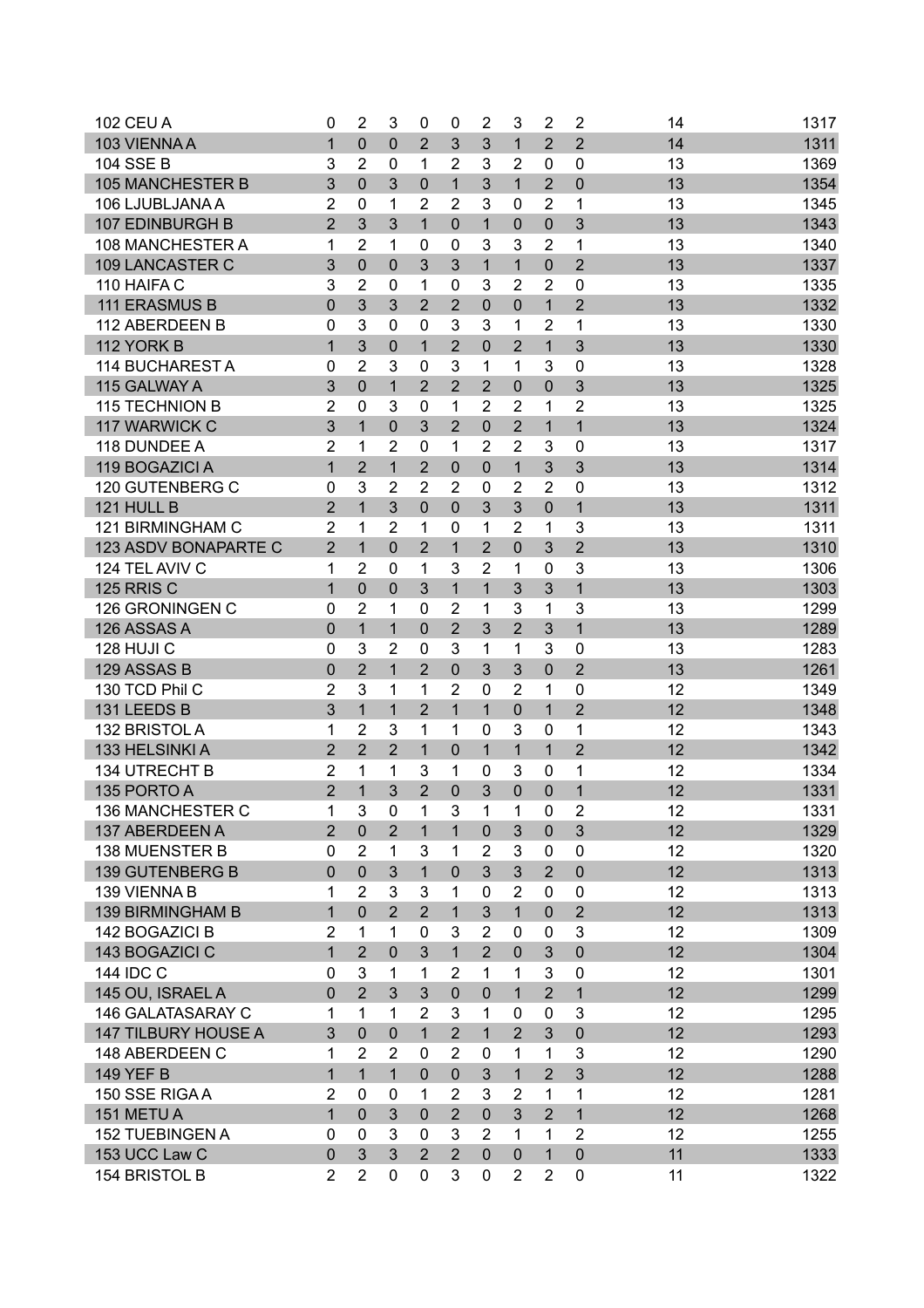| <b>155 TECHNION A</b>         | $\overline{2}$ | $\mathbf 1$    | $\mathbf 1$    | $\overline{2}$ | $\mathbf 0$    | 1              | $\mathbf{1}$   | $\overline{2}$ | $\mathbf{1}$   | 11               | 1307 |
|-------------------------------|----------------|----------------|----------------|----------------|----------------|----------------|----------------|----------------|----------------|------------------|------|
| <b>156 KOC B</b>              | 3              | 1              | $\mathbf{0}$   | 0              | 2              | 3              | 0              | $\overline{2}$ | 0              | 11               | 1306 |
| 157 OU, ISRAEL B              | $\overline{0}$ | $\mathbf{1}$   | $\overline{2}$ | $\overline{2}$ | $\overline{2}$ | $\mathbf 0$    | $\mathbf{1}$   | 3              | $\overline{0}$ | 11               | 1303 |
| 158 SSE RIGA B                | $\overline{2}$ | 1              | 1              | 1              | $\overline{2}$ | $\mathbf 0$    | 0              | $\overline{2}$ | 2              | 11               | 1298 |
| 159 CORVINUS A                | $\mathbf 0$    | $\overline{1}$ | $\mathbf{1}$   | 3              | $\mathbf{1}$   | $\overline{1}$ | $\overline{2}$ | $\overline{1}$ | $\overline{1}$ | 11               | 1297 |
| 160 PORTO B                   | 1              | 0              | $\overline{2}$ | 3              | 0              | 0              | $\mathbf 0$    | 3              | 2              | 11               | 1295 |
| 161 TUCN B                    | $\overline{2}$ | 0              | 3              | $\mathbf 0$    | $\mathbf{1}$   | $\overline{2}$ | $\mathbf{1}$   | $\mathbf 0$    | $\overline{2}$ | 11               | 1291 |
| 162 ZAGREB LAW B              | 1              | 1              | $\mathbf 0$    | 1              | 3              | 3              | 0              | $\overline{2}$ | 0              | 11               | 1283 |
| 163 KOC C                     | $\overline{1}$ | $\overline{0}$ | $\overline{2}$ | $\mathbf{1}$   | $\mathbf{1}$   | $\overline{2}$ | $\mathbf{1}$   | 3              | $\overline{0}$ | 11               | 1280 |
| 164 DC HEIDELBERG A           | 0              | 3              | $\mathbf 0$    | 0              | 1              | $\mathbf 0$    | 3              | 1              | 3              | 11               | 1278 |
| <b>165 SCIENCE PO NANCY B</b> | $\mathbf{1}$   | $\mathbf{1}$   | $\mathbf 0$    | $\overline{2}$ | $\overline{0}$ | $\mathbf{1}$   | $\mathbf{1}$   | 3              | $\overline{2}$ | 11               | 1268 |
| <b>166 MAASTRICHT B</b>       | 1              | 0              | 3              | $\mathbf 0$    | 1              | 3              | $\mathbf 0$    | $\mathbf 0$    | 3              | 11               | 1262 |
| <b>166 SINGIDUNUM A</b>       | 0              | $\overline{0}$ | $\overline{2}$ | 3              | $\mathbf{1}$   | $\mathbf{1}$   | 3              | $\mathbf 0$    | $\overline{1}$ | 11               | 1262 |
| 168 HULL C                    | $\overline{2}$ | 0              | $\mathbf 0$    | $\overline{2}$ | 0              | 1              | $\overline{2}$ | 3              | 1              | 11               | 1234 |
| <b>169 HSE A</b>              | $\mathbf 0$    | $\mathbf{1}$   | 1              | 1              | $\mathbf{1}$   | 3              | $\mathbf{1}$   | $\mathbf 0$    | 3              | 11               | 1211 |
| 170 HUJI A                    | 1              | $\overline{2}$ | 1              | 3              | $\mathbf 0$    | $\mathbf{0}$   | 1              | $\overline{2}$ | 0              | 10               | 1315 |
| 171 BAUMAN A                  | $\mathbf 0$    | $\overline{1}$ | $\overline{2}$ | 1              | 3              | $\mathbf 0$    | 3              | $\mathbf 0$    | 0              | 10               | 1309 |
| 172 GUTENBERG A               | 1              | 0              | 3              | $\mathbf 0$    | $\overline{2}$ | $\overline{2}$ | $\mathbf{0}$   | 0              | 2              | 10               | 1297 |
| 173 SPPU A                    | 0              | $\overline{2}$ | $\overline{2}$ | $\overline{2}$ | $\mathbf 0$    | $\overline{2}$ | $\overline{0}$ | $\overline{2}$ | $\overline{0}$ | 10               | 1296 |
| <b>173 TUEBINGEN B</b>        | $\overline{2}$ | $\mathbf{0}$   | 1              | 1              | 1              | 1              | $\overline{2}$ | 1              | 1              | 10               | 1296 |
| 175 VIENNA C                  | 3              | $\overline{0}$ | $\mathbf 0$    | $\overline{2}$ | $\mathbf 0$    | $\mathbf{1}$   | $\mathbf{1}$   | 3              | 0              | 10               | 1287 |
| 176 ZAGREB LAW A              | 0              | $\mathbf 0$    | 3              | 1              | $\mathbf 0$    | $\overline{2}$ | 3              | $\mathbf 0$    | 1              | 10               | 1286 |
| <b>177 YEF C</b>              | $\mathbf 0$    | $\overline{2}$ | $\overline{2}$ | $\mathbf{1}$   | $\overline{2}$ | $\mathbf 0$    | $\overline{0}$ | $\overline{1}$ | $\overline{2}$ | 10               | 1284 |
| 178 ZAGREB LAW C              | 0              | 0              | 0              | 3              | 0              | $\overline{2}$ | $\overline{2}$ | 3              | $\overline{0}$ | 10               | 1280 |
| 179 GRONINGEN A               | $\overline{0}$ | 3              | $\overline{0}$ |                |                | $\mathbf{1}$   | $\overline{3}$ | $\overline{1}$ | $\overline{1}$ | 10               | 1278 |
|                               |                |                |                | $\mathbf{0}$   | $\mathbf{1}$   |                |                |                |                |                  |      |
| 180 ZAGREB C                  | 0              | $\overline{2}$ | 1              | 0              | $\overline{2}$ | 3              | 1              | $\mathbf 0$    | 1              | 10               | 1262 |
| 181 SCIENCES PO DIJON A       | $\overline{2}$ | $\overline{0}$ | $\mathbf 0$    | $\overline{2}$ | $\overline{2}$ | $\mathbf{1}$   | $\Omega$       | $\mathbf 0$    | 3              | 10               | 1261 |
| 182 SSE C                     | $\overline{2}$ | 1              | $\mathbf 0$    | 0              | 1              | 0              | 3              | 2              | 1              | 10               | 1253 |
| 183 MSAL C                    | $\mathbf 0$    | $\mathbf{1}$   | $\mathbf{1}$   | $\mathbf 0$    | $\mathbf 0$    | 3              | $\mathbf{1}$   | $\overline{2}$ | $\overline{2}$ | 10               | 1249 |
| 184 LJUBLJANA C               | 0              | 0              | 1              | 1              | 0              | 0              | 3              | $\overline{2}$ | 3              | 10               | 1228 |
| <b>185 STRATHCLYDE B</b>      | 3              | $\overline{2}$ | $\overline{2}$ | $\mathbf{1}$   | $\mathbf 0$    | $\mathbf 0$    | $\overline{0}$ | $\mathbf 0$    | $\overline{2}$ | 10               | 1213 |
| 186 SCIENCE PO NANCY A        | $\overline{2}$ | $\mathbf{0}$   | 0              | 3              | 1              | 0              | 0              | $\overline{2}$ | $\overline{2}$ | 10               | 1204 |
| <b>187 CEU B</b>              | $\mathbf{1}$   | 0              | 3              | $\mathbf 0$    | $\overline{2}$ | $\overline{2}$ | $\mathbf 0$    | 0              | 1              | $\boldsymbol{9}$ | 1308 |
| 188 DEREE A                   | 1              | 3              | 1              | 0              | $\mathbf 0$    | $\mathbf 0$    | 2              | 1              | 1              | 9                | 1293 |
| <b>189 IDC B</b>              | $\mathbf{1}$   | $\mathbf{1}$   | $\overline{2}$ | $\overline{2}$ | $\mathbf 0$    | $\pmb{0}$      | $\overline{2}$ | $\mathbf{1}$   | $\overline{0}$ | 9                | 1289 |
| 190 GALATASARAY B             | 0              | $\overline{2}$ | 0              | 1              | 0              | $\overline{2}$ | $\overline{2}$ | $\overline{2}$ | $\Omega$       | 9                | 1277 |
| 191 IDC A                     | $\mathbf{1}$   | $\mathbf 0$    | 1              | $\mathbf{1}$   | 3              | $\mathbf 0$    | $\overline{2}$ | $\mathbf{1}$   | $\mathbf 0$    | 9                | 1268 |
| 192 MIPT A                    | $\overline{2}$ | 1              | 1              | $\overline{2}$ | 2              | 0              | 0              | 0              | 1              | 9                | 1264 |
| 193 COLMAN A                  | $\pmb{0}$      | $\overline{2}$ | $\mathbf 0$    | 3              | $\mathbf 0$    | $\mathbf 0$    | $\mathbf{1}$   | 3              | $\overline{0}$ | 9                | 1263 |
| 194 HSE B                     | $\mathsf 0$    | 1              | 1              | $\overline{2}$ | 1              | 1              | 1              | $\mathbf 0$    | $\overline{2}$ | 9                | 1258 |
| 195 WARSAW A                  | $\mathbf 0$    | $\mathbf 0$    | $\mathbf{1}$   | $\mathbf{1}$   | $\overline{2}$ | $\mathbf{1}$   | $\mathbf{0}$   | $\mathfrak{S}$ | $\mathbf{1}$   | 9                | 1255 |
| 196 MSALA                     | 0              | $\overline{2}$ | 1              | 3              | 0              | 0              | $\mathbf{0}$   | $\mathbf 0$    | 3              | 9                | 1242 |
| 197 MIPT B                    | $\mathbf 0$    | $\mathbf{1}$   | $\mathbf 0$    | 3              | $\overline{2}$ | $\mathbf{1}$   | $\mathbf{0}$   | $\mathbf 0$    | $\overline{2}$ | 9                | 1229 |
| 198 MUENSTER A                | 0              | $\overline{2}$ | 3              | 0              | 0              | $\mathbf{0}$   | 2              | 1              | $\mathbf 0$    | 8                | 1275 |
| 199 TUCN A                    | $\mathbf 0$    | 0              | $\mathbf 0$    | $\mathbf 0$    | 3              | $\mathbf{1}$   | $\mathbf 0$    | 1              | 3              | 8                | 1266 |
| 200 DEREE B                   | 0              | 1              | $\overline{2}$ | $\mathbf 0$    | 1              | $\mathbf 0$    | 0              | 3              | 1              | 8                | 1257 |
| 201 CORVINUS B                | $\pmb{0}$      | $\Omega$       | $\overline{2}$ | $\mathbf 0$    | $\overline{2}$ | $\overline{2}$ | $\mathbf{1}$   | $\mathbf{1}$   | $\mathbf 0$    | 8                | 1256 |
| 202 MOSTAR A                  | 1              | 1              | 0              | $\overline{2}$ | 0              | $\overline{2}$ | 0              | $\overline{2}$ | $\mathbf 0$    | 8                | 1254 |
| 203 TUCN C                    | $\mathbf 0$    | $\mathbf 0$    | $\mathbf{1}$   | $\overline{2}$ | $\mathbf 0$    | 3              | $\mathbf{0}$   | $\overline{2}$ | $\mathbf 0$    | 8                | 1250 |
| <b>204 NTU A</b>              | 0              | 1              | 1              | 0              | 3              | 0              | 0              | 1              | $\overline{2}$ | 8                | 1240 |
| <b>205 MSUA</b>               | $\mathbf 0$    | $\mathbf 0$    | $\mathbf 0$    | $\mathbf{1}$   | $\overline{2}$ | $\overline{0}$ | $\overline{2}$ | $\mathbf{1}$   | $\overline{1}$ | $\overline{7}$   | 1254 |
| 206 UNI OF ARTS A             | 0              | 0              | $\overline{2}$ | 3              | 0              | $\overline{2}$ | 0              | 0              | $\mathbf 0$    | $\overline{7}$   | 1246 |
| <b>207 HSE C</b>              | $\mathbf 0$    | $\overline{2}$ | $\mathbf 0$    | 1              | $\mathbf 0$    | $\mathbf{1}$   | 3              | $\pmb{0}$      | $\mathbf 0$    | $\overline{7}$   | 1229 |
|                               |                |                |                |                |                |                |                |                |                |                  |      |